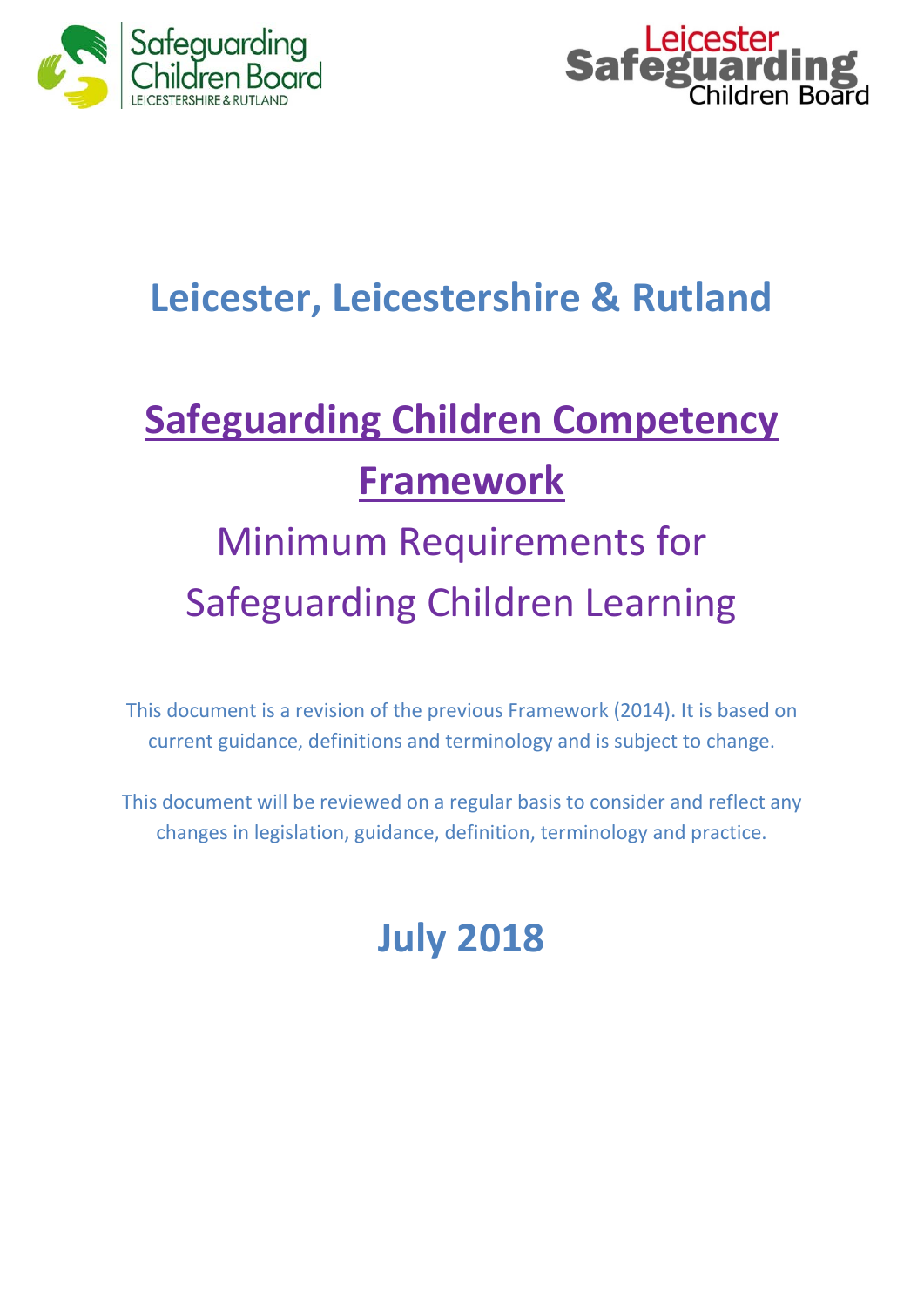| <b>Contents</b>                                   |                             |  |
|---------------------------------------------------|-----------------------------|--|
| 1. Introduction                                   |                             |  |
| 2. Process                                        |                             |  |
| 3. Context                                        |                             |  |
| <b>4. Essential Information</b>                   |                             |  |
| <b>5. Core Values</b>                             |                             |  |
| 6. The Safeguarding Children Competency Framework |                             |  |
| <b>Appendix Index</b>                             |                             |  |
| <b>Appendix 1</b>                                 | <b>List of Competencies</b> |  |

## 1. Introduction

This Safeguarding Children Competency Framework is for use by the Leicester, Leicestershire and Rutland Children's Workforce to support individuals and organisations to undertake their safeguarding roles and responsibilities in a **confident** and **competent**  manner.

There is an expectation that organisations will ensure that all staff providing a service know how to respond to concerns in line with local and national agendas. Some individuals will work in settings which provide both universal and specialist services for children and adults. It is the responsibility of the organisation to determine the knowledge and learning that is required.

This Competency Framework is for use by everyone who works or volunteers with children, young people and their families, or who is responsible for improving their outcomes.

*"Everyone who works with children has a responsibility for keeping them safe. No single practitioner can have a full picture of a child's needs and circumstances and, if children and families are to receive the right help at the right time, everyone who comes into contact with them has a role to play in identifying concerns, sharing information and taking prompt action."* (p11, Working Together to Safeguard Children 2018)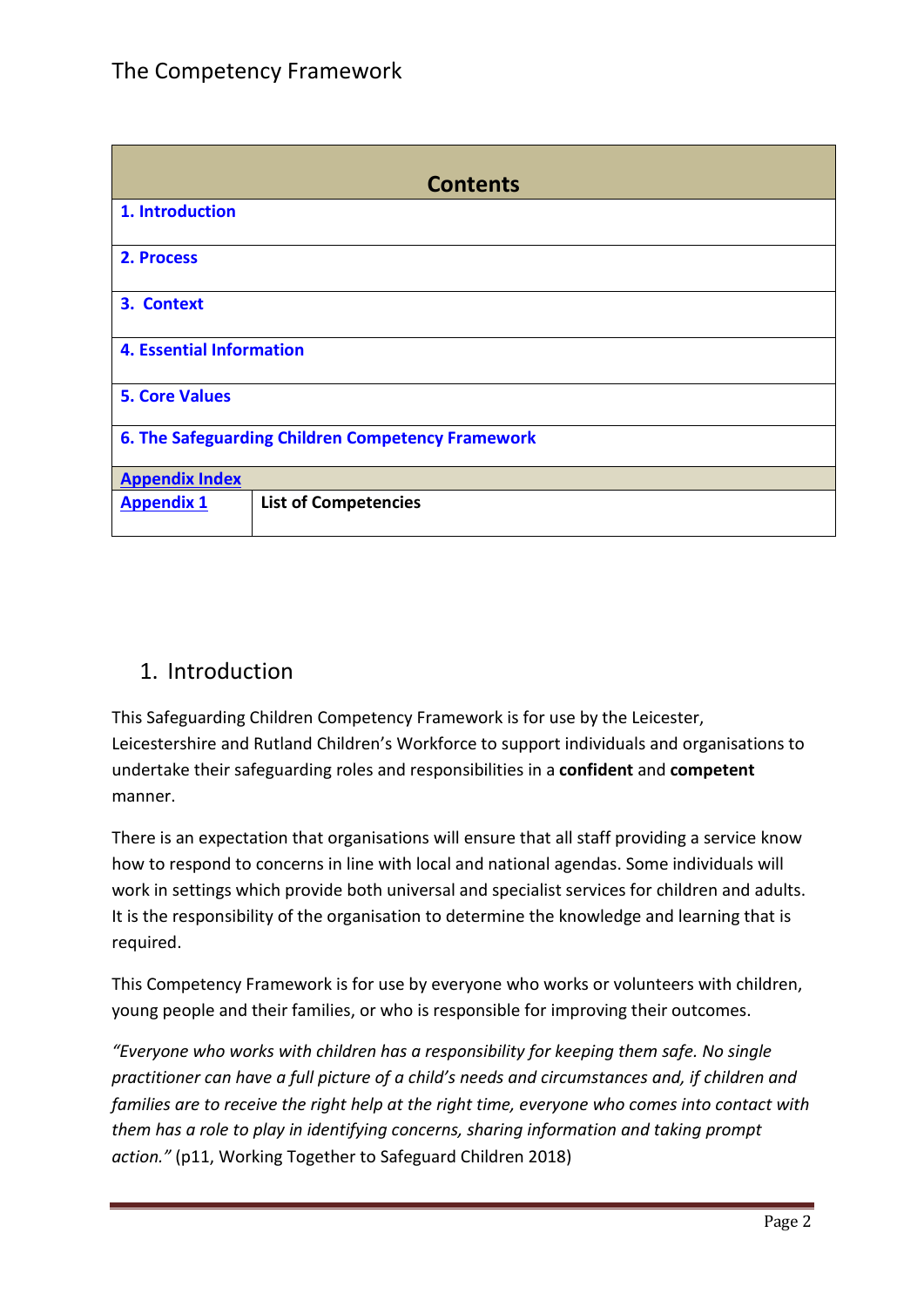This includes:

- Adult Workforce Practitioners who may be in a position to contribute to assessments of parenting capacity
- Staff that support a whole family approach
- Other individuals, who offer a service within the community i.e. housing maintenance staff, receptionists of community centres etc.

NB: There is a separate Safeguarding Adults Competency Framework that you may also need to use within your organisation.

#### **EXCEPTIONS**

If your organisation already has an existing mandatory Safeguarding Framework; for example, 'Keeping Children Safe in Education' and 'Safeguarding Children and Young People: Roles and Competences for Health Care Staff', the training will meet the requirements of the LSCBs if it is generally aligned with this framework. Therefore, in this situation it is not necessary to complete this framework in addition to your agency standards.

However, if your organisation does not have a Safeguarding Framework in place, meeting the competencies would support an environment to meet the safeguarding expectations of the LSCB.

# **This Competency Framework provides the minimum standards expected by the Safeguarding Boards of Leicester, Leicestershire and Rutland.**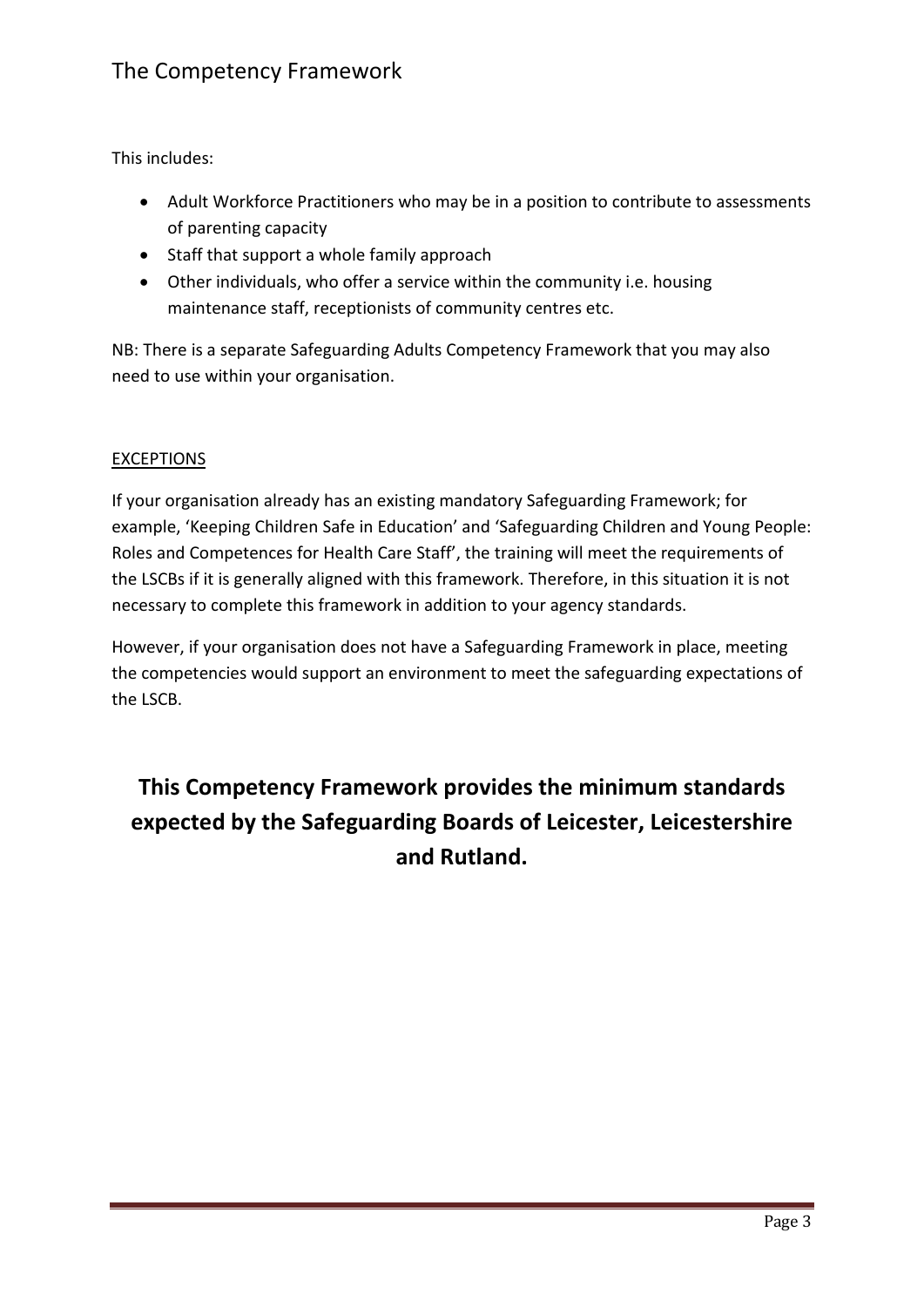## 2. The Process

- This document covers a range of competencies which will reflect the variety of roles and responsibilities held by workers and volunteers within the children's workforce
- Everyone regardless of job role must demonstrate competency in the Core Competencies which are those numbered 1-10.
- Depending on an individual's role and responsibility, further competencies may need to be achieved and evidenced.
- It is the responsibility of the organisation/individual to determine the knowledge and learning that is required, however there are some suggested groups for the additional competencies.

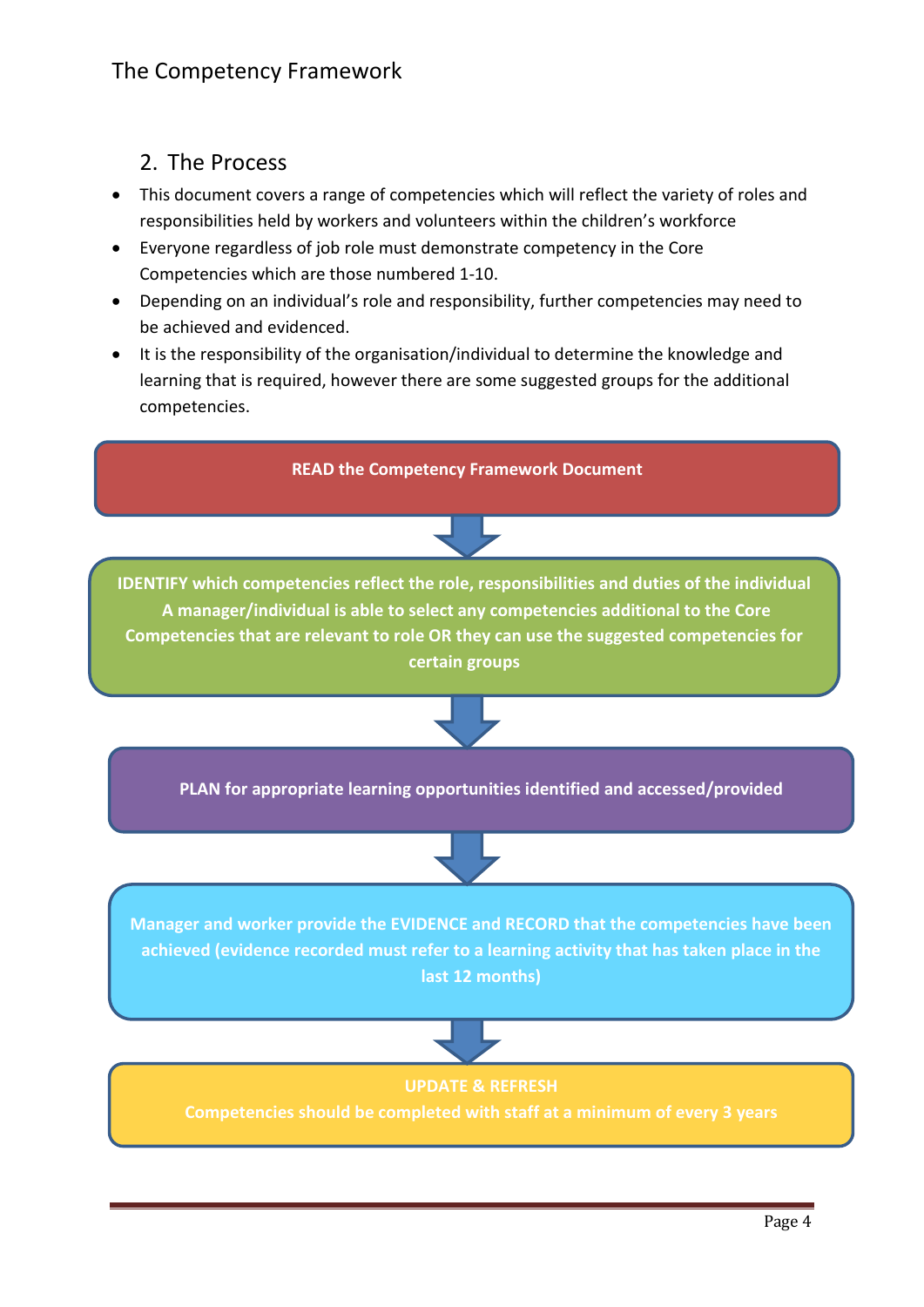#### 3. Context

This Competency Framework document:

- Provides some guidance regarding how to identify the appropriate competencies for roles by suggesting groups within the Children's Workforce.
- Outlines the minimum competency for staff and volunteers within each group
- Provides suggestions regarding a range of training, learning and development methods and opportunities through which the competencies might be achieved
- Suggests a format for recording this evidence
- Suggests that the evidence is reviewed yearly to support development of workers

This competency framework has been prepared following consultation with the partner agencies within the Children's Workforce of Leicester, Leicestershire and Rutland, and the multi-agency training group (MATG). It is in accordance with Leicester, Leicestershire and Rutland Multi-Agency Policy and Procedures [http://llrscb.proceduresonline.com/index.htm,](http://llrscb.proceduresonline.com/index.htm) relevant legislation and the Knowledge and Skills Statements for Social Work.

This Competency Framework has been prepared in accordance with 'Working Together to Safeguard Children' 2018 and also reflects national guidance, research and local 'drivers' and priorities.

# **Everyone, regardless of job role, must demonstrate competency in the Core Competencies (1-10)**

The content of learning opportunities should be **proportionate** to the individual's roles and responsibilities, in order that it is relevant and meaningful.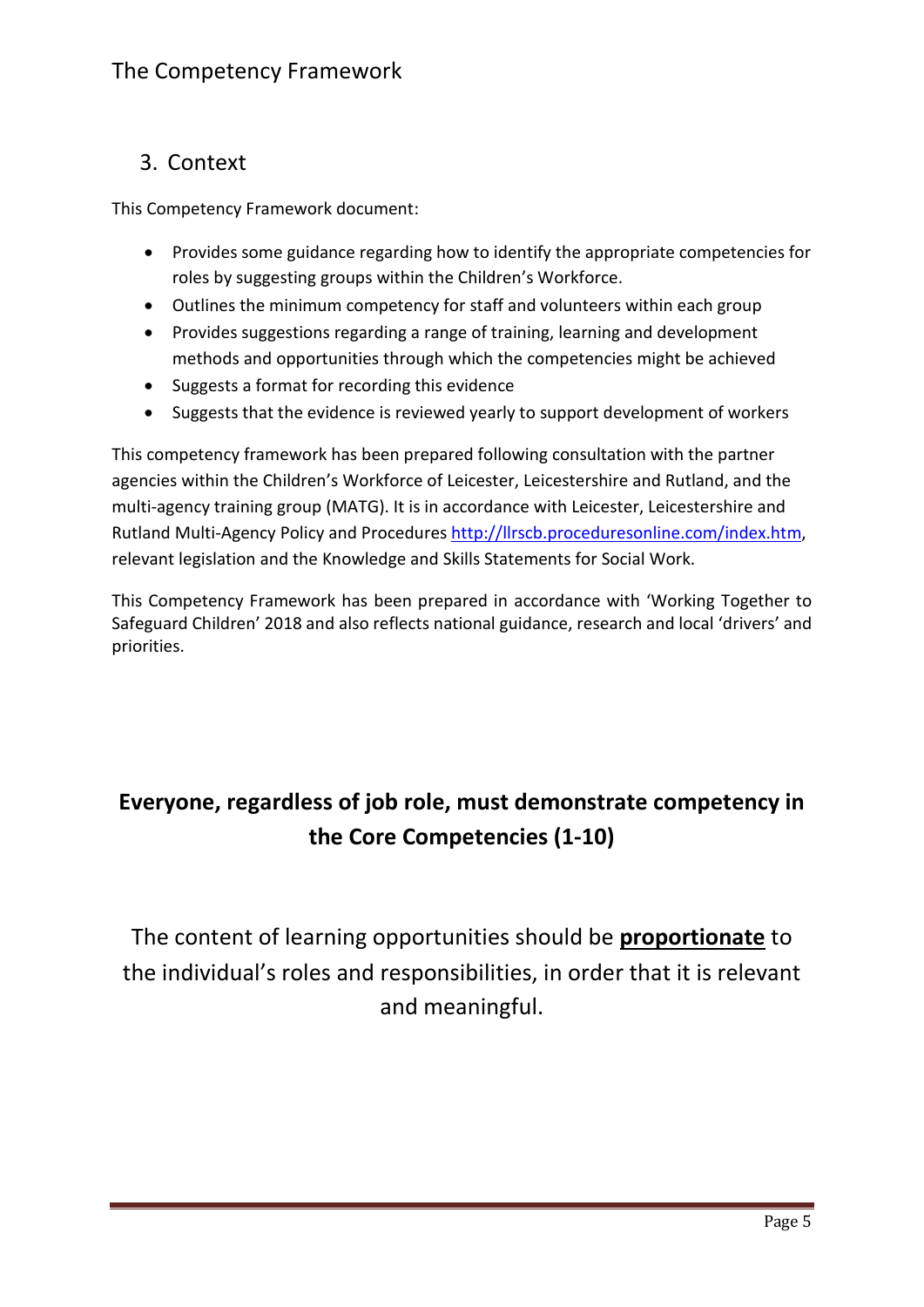# 4. Essential Information

This competency framework acknowledges that in addition to traditional training events, there are different ways of learning and developing. Whilst training activities help to provide the knowledge and skills that contribute to staff being able to meet their competencies. Attending a training course does not automatically mean that the competencies will have been met - discussion and verification after the event may be required.

Different recognised activities that could contribute to meeting the competencies include:

- Taught courses, conferences and briefings (single agency, multi-agency, joint courses – in house or external provider)
- Practice based workshops (single, joint and multi-agency)
- E-Learning /workbooks
- Personal research such as reading and using articles
- Self-directed learning and distance learning
- Mentoring and shadowing
- Reflective supervision
- LSCB and SAB (Safeguarding Adults Board) briefings/Serious Case Review briefings
- Formal education/Qualification pathway
- Peer reviews, case conferences
- Learning / knowledge from previous qualifications

#### **Evidencing and Recording the Competency requirements**

It is the responsibility of organisations to:

- Identify which competencies their staff/volunteers need to meet
- Recognise and consider different learning activities, in addition to traditional training events and ensure that these development opportunities are accessible; which includes allowing the individual the time to attend a training course or other learning
- Identify on-going developmental needs
- Identify and use a system to record learning and then evidence that the minimum competency has been achieved – this must be based on learning activities that have taken place within the previous 12 months. NB there is a template provided to record that competencies have been met – but any system that is clear on what has been evidenced, when, and how would be appropriate.
- Ensure that staff and volunteers are given learning, training and development opportunities within the appropriate timescales to enable individuals to meet their minimum requirements over a 3 year period
- Submit information about learning and development undertaken by staff to the relevant LSCB as requested.

**It is important that the opportunity to reflect on learning is also provided and recorded, to ensure the competencies were fully met.**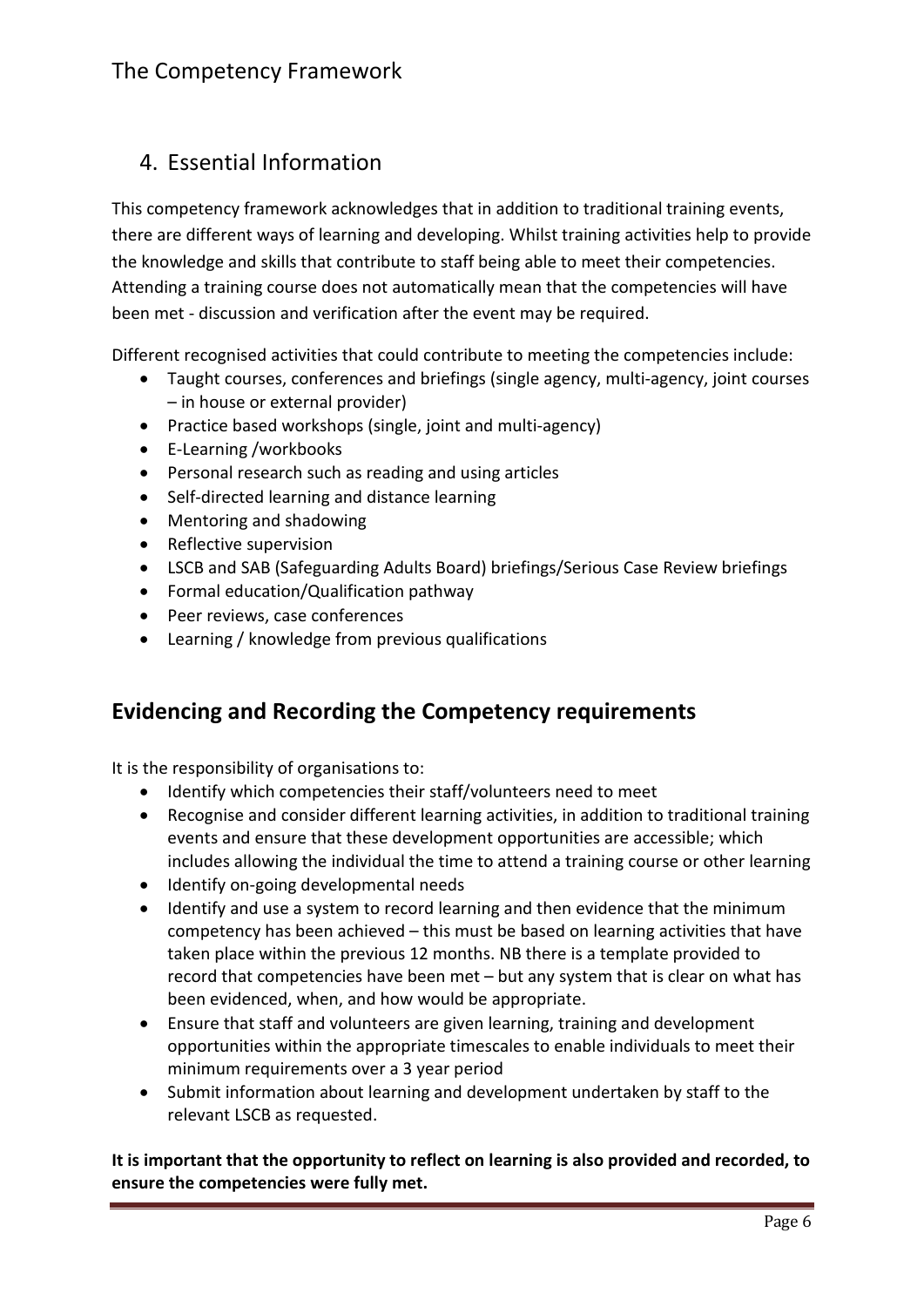These competencies can be assessed in a number of ways, often using mechanisms that are already in place to assess the level of skill and knowledge in staff members and volunteers. The following methods could be used to assess competency:

A manager could assess through:

- Induction programme
- Probationary period
- Direct observation
- Supervisions / one-to-ones
- Performance and Development Reviews (PDRs) / appraisals
- Discussion, formal or informal
- Questioning, individually or in staff meetings
- File audits
- Completion of an e-learning assessment module

A Trainer or Assessor could assess through:

- Direct observation as part of a qualification
- Coursework and assignments as part of a qualification

A practitioner could assess through:

• Peer audits

The competency framework below contains suggestions of evidence that can be used to demonstrate the competency of staff members and volunteers. The decision about how to assess should be made by individual agencies, in a way that is appropriate and relevant for their workforce and their service users, as well as meeting any statutory and regulatory requirements.

It is recommended that assessments of competency take place as early as possible for all new starters – this will ensure that any development needs are identified as soon as possible, to reduce the risk of children, young people and families experiencing abuse or harm. These assessments of competency could be formal or informal, and could include discussion, questions at interview or observations of practice.

#### Timescale for refresher/update training:

It is recommended that training/learning is attended every three years (minimum), and, best practice would be for this to be multi-agency training. As well as meeting the competencies within the Framework, attending multi-agency training will support with learning, networking and will allow organisations to better understand the roles of partner agencies. This particularly applies to those who carry out safeguarding assessments and investigations.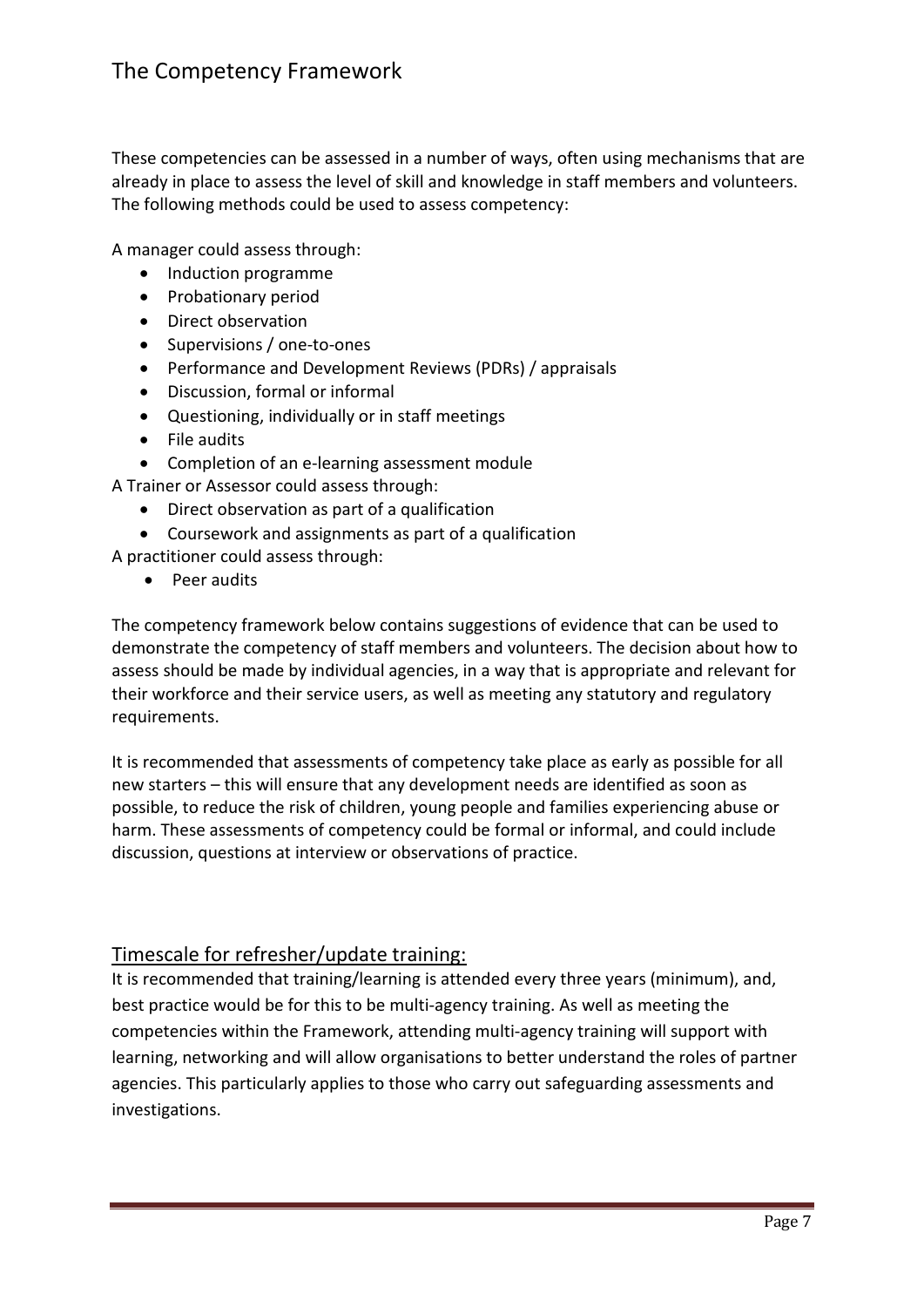#### Requirements and responsibilities relating to all competencies:

The employing agency/organisation has the responsibility for:

- Ensuring and evidencing that staff meet the required competencies and the Core Values (below).
- The organisation, delivery and recording of learning undertaken.
- Ensuring that any Safeguarding Children learning reflects the Core Values.

The Local Safeguarding Children Board (LSCB) has the responsibility for:

- Ensuring that partner agencies and organisations monitor and quality assure the training / learning provided to enable staff to have the opportunity to meet the minimum requirements.
- Seeking assurance from employing agencies/organisations that the training/learning has been effective

# 5. Core Values

The Safeguarding Children Competency Framework is underpinned by two Core Values that all staff and volunteers and safeguarding trainers should demonstrate throughout their evidence in meeting the competencies:

- **Place the child at the centre** and promote the importance of understanding the child's daily life experiences, ascertaining their wishes and feelings, listening to the child and never losing sight of his or her needs
- **Create and support an ethos** that values working collaboratively with others (valuing different roles, knowledge and skills), respects diversity (including culture, race, religion and disability), promotes equality and encourages the participation of children and families in the safeguarding processes.

## 6. The Safeguarding Children Competency Framework

The competencies are set out below in suggested groupings. All staff must complete competencies 1-10 which are the Core Competencies. Some staff must then complete additional competencies to reflect their role and responsibilities.

Managers and staff/volunteers are able to add to their competencies from other groups if they believe this to be relevant. There are also spaces on the suggested template to add additional competencies should this be relevant. For example, in a specialist role around supporting Unaccompanied Asylum-Seeking Children there may be other 'competencies' potentially around the law that could be added. However, this is not an expectation of the LSCBs, merely a suggestion.

**A complete list of the competencies is available in Appendix 1**.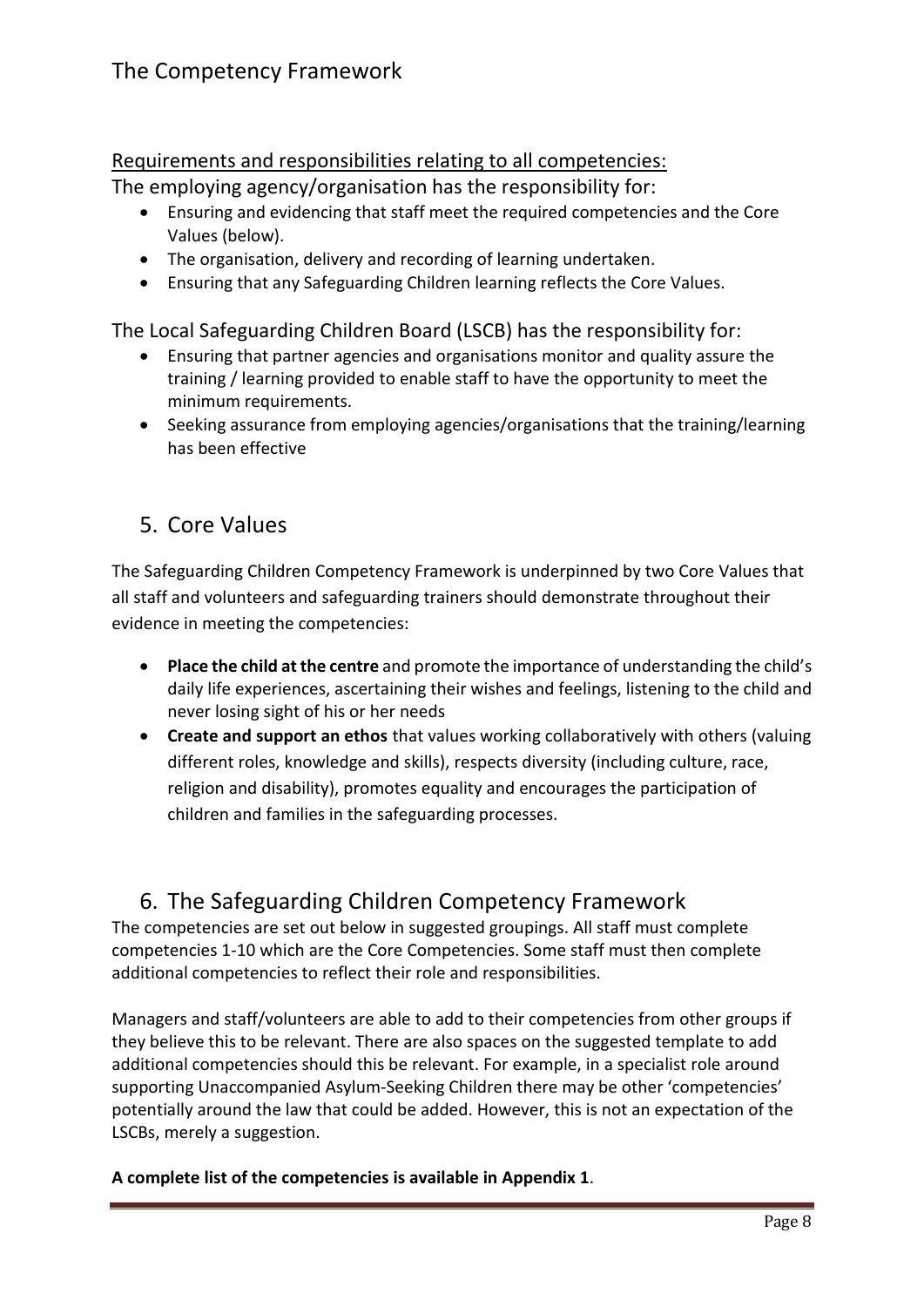



# **The Safeguarding Children Competency Framework**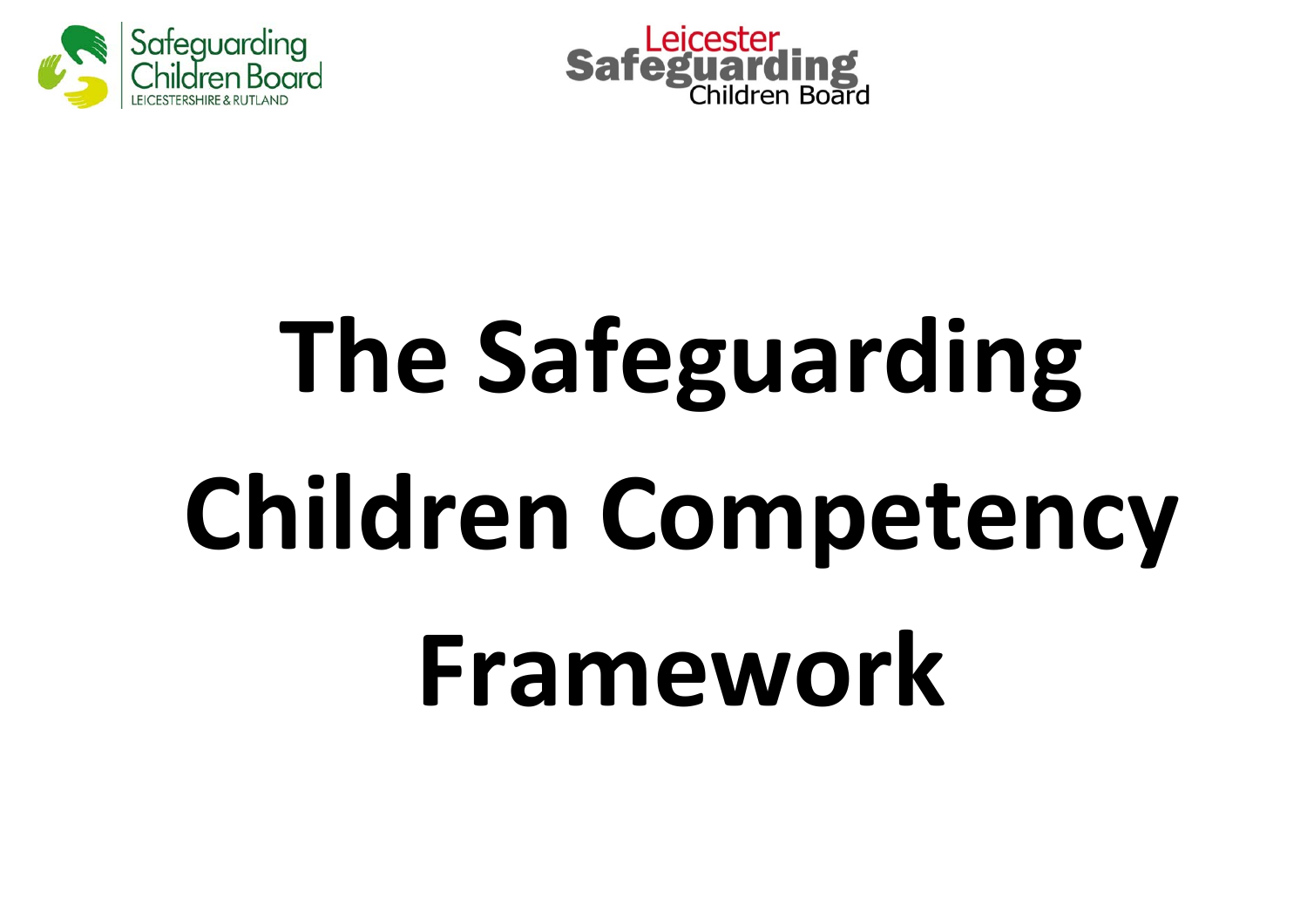Please remember that the evidence to meet the competency should be **proportionate** to the individual's roles and responsibilities, in order that it is relevant, meaningful and appropriate.

**\*Suggested Evidence** – is a suggested way in which a competency can be met to support the completion of an Evidence Log. There are many other ways that could be considered.

#### **CORE COMPETENCIES**

**Target Group:** Anyone working or volunteering in positions where they have contact with children and young people whether this is direct or indirect, no matter what the frequency. They may be a frontline worker in other areas such as adult social care or housing.

# **Suggested template for Evidence Log here [\(this is one way to evidence the competencies\)](http://www.lcitylscb.org/media/1512/core-competency-evidence-log.docx)**

|   | <b>Core Competencies</b>                                                                                                                                                                                                | *Suggested Evidence                                                                                                                            |
|---|-------------------------------------------------------------------------------------------------------------------------------------------------------------------------------------------------------------------------|------------------------------------------------------------------------------------------------------------------------------------------------|
| 1 | Consider the daily 'lived' experience of the child or young person and<br>place them at the centre, listening to their voice, working out what they<br>are trying to communicate and never losing sight of their needs. | Professional discussion regarding a case or a specific incident<br>stating how the daily lived experience of the child had been<br>considered. |
|   | Know how to recognise possible signs and indicators of abuse and neglect.                                                                                                                                               | Through e-learning and/or a training event and discussion<br>afterwards.                                                                       |
| 3 | Know how to respond and communicate with children, young people or<br>adults when they may be trying to tell you something. This could be<br>verbally, non-verbally or through their behaviour.                         | Evidenced during professional supervision or discussing a<br>situation/case where individuals have raised issues around<br>safeguarding.       |
| 4 | Know what to do with important information; how it should be recorded,<br>how it should be shared safely and with whom it should be shared.                                                                             | Demonstrated through daily documents in the work place,<br>such as case files, logs, handover diaries.                                         |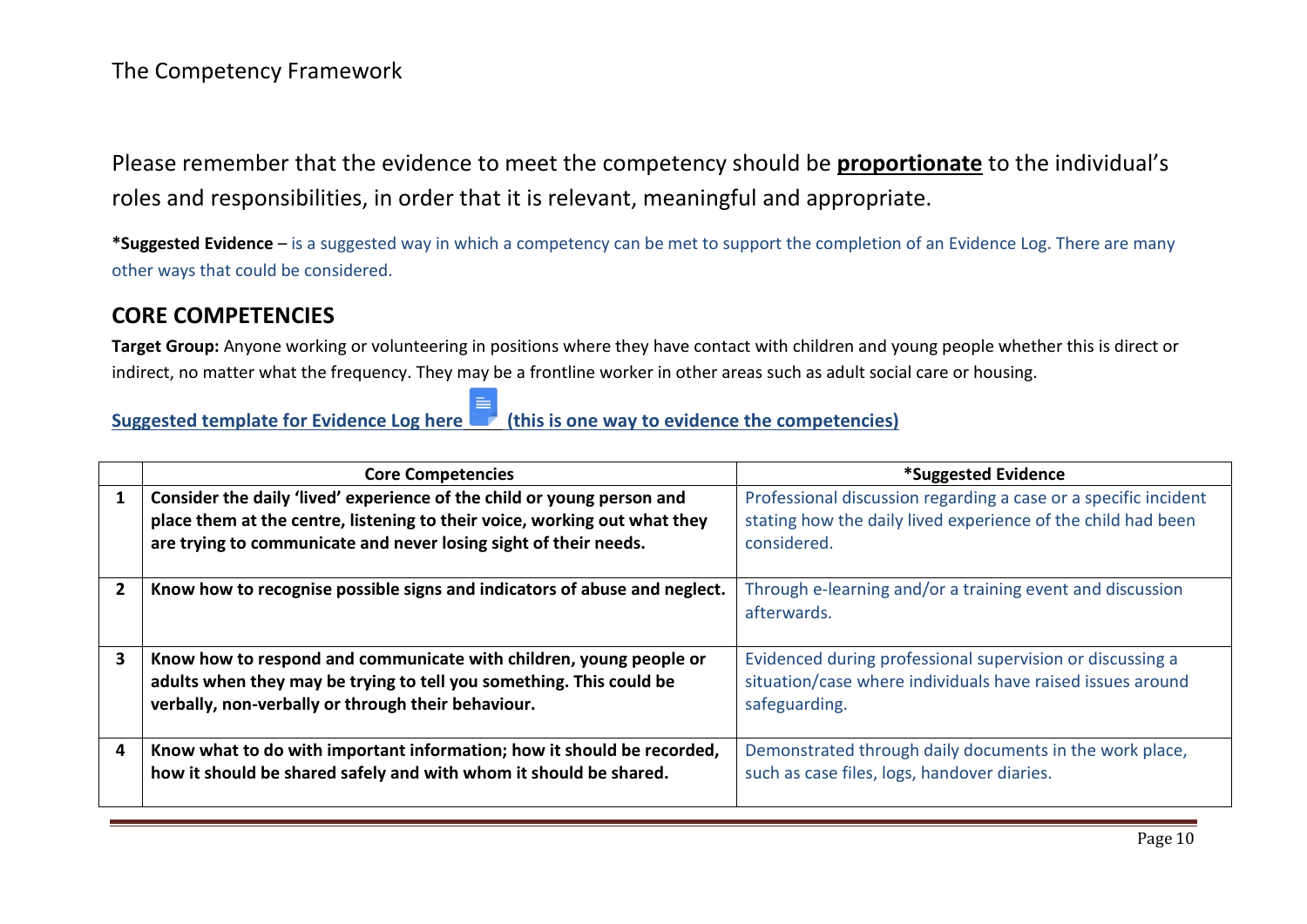|   |                                                                                                                                                                                   | Written evidence if a referral has been made to a safeguarding<br>lead, manager or another agency.                                                                                                                           |
|---|-----------------------------------------------------------------------------------------------------------------------------------------------------------------------------------|------------------------------------------------------------------------------------------------------------------------------------------------------------------------------------------------------------------------------|
| 5 | Understand the importance of sharing information and what could act as<br>a barrier to doing this.                                                                                | Professional discussion during induction or when something<br>has happened in the workplace.<br>Possibly through a multi-agency training event.                                                                              |
| 6 | Understand that safeguarding requires working effectively across teams,<br>different agencies and professions, as well as with children, young people<br>and families themselves. | Through induction by understanding own role and who else is<br>involved in assisting children to meet their potential.<br>Considering the law and how it applies to role.<br>Possibly through a multi-agency training event. |
| 7 | Be persistent in your response to safeguarding needs, notice, check and<br>share. Follow up with enquiries, escalate where necessary and 'whistle<br>blow' as required.           | Demonstrate that, when other people have been contacted<br>with safeguarding information, it is known what happened<br>next.<br>This may be through a discussion of 'what would you do?'                                     |
| 8 | Understand what to do if your referral is not accepted.                                                                                                                           | Demonstrate that more information has been sought following<br>referral.<br>This may be through a professional discussion of 'what would<br>you do?'                                                                         |
| 9 | Understand what might make some children more vulnerable taking into<br>account diversity, difference and promoting equality.                                                     | Through a training course with a discussion or team/group<br>meeting following.<br>When having an admission into a setting.                                                                                                  |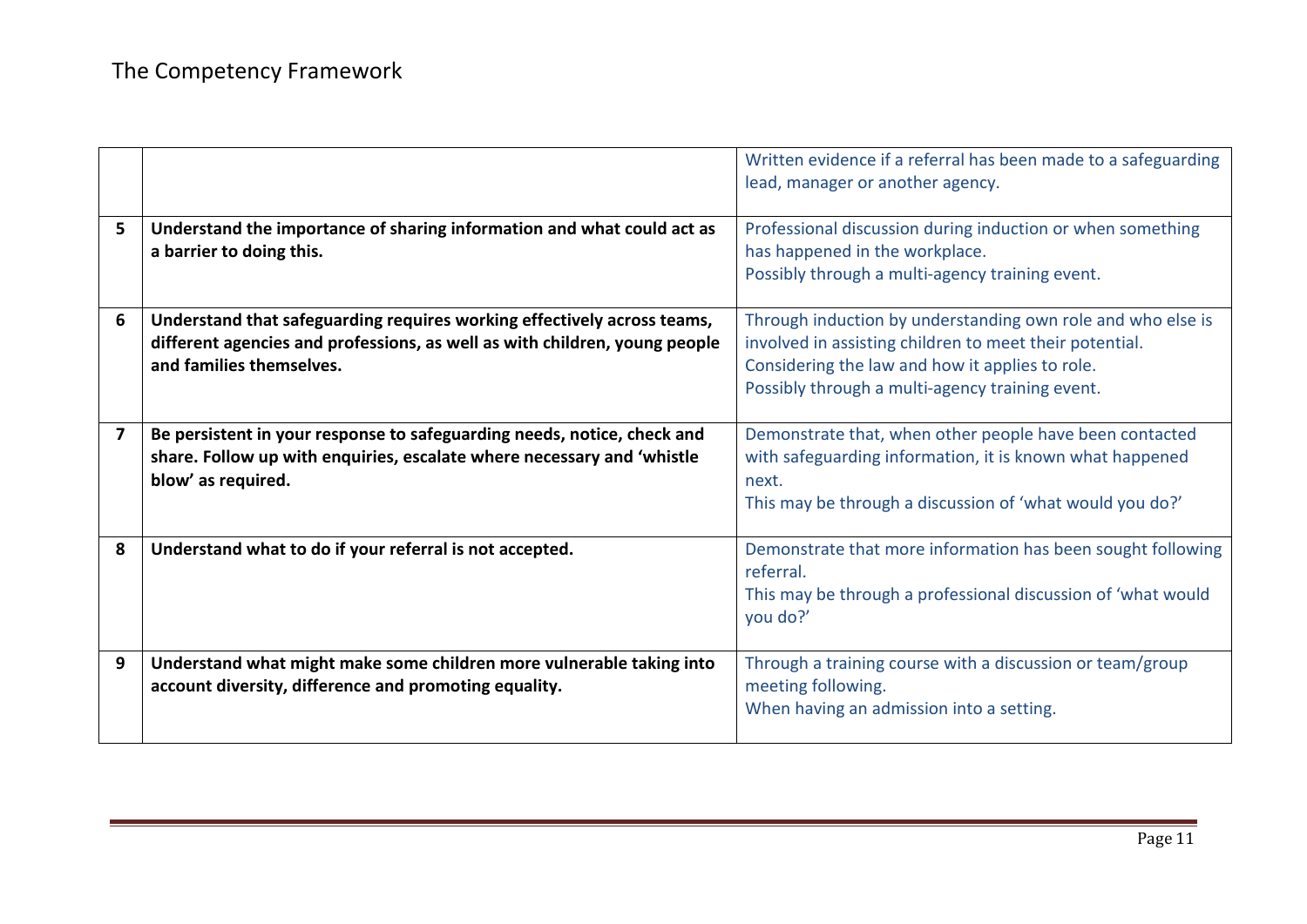| 10 Have knowledge of safeguarding legislation, statutory and non-statutory | Through induction into role and/or everyday working practice. |
|----------------------------------------------------------------------------|---------------------------------------------------------------|
| guidance, as well as other 'Safeguarding' bodies/agencies appropriate to   | Reading/accessing the LSCB website and procedures             |
| role (such as the LSCB)                                                    |                                                               |
|                                                                            |                                                               |

**Target Group: Frontline workers** or volunteers, who work directly with children and young people.

**Suggested template for Evidence Log here [\(this is one way to evidence the competencies\)](http://www.lcitylscb.org/media/1514/frontline-workers-competency-evidence-log.docx)**

#### **CORE COMPETENCIES plus**

| 11 | Understanding of Child Development, to help identify changes in<br>behaviour or progress, which may indicate abuse. | Through a professional qualification relevant to role.<br>By being involved in the lives and outcomes of children. |
|----|---------------------------------------------------------------------------------------------------------------------|--------------------------------------------------------------------------------------------------------------------|
|    | Know how to contribute to assessments of children, young people and/or<br>parents/carers                            | Through observing a competent worker in this role.<br>By discussing situation with manager/safeguarding lead.      |

**Target Group: DSL or Professional Advisors** who are responsible for advising and supporting other professionals, workers and volunteers who may have safeguarding concerns, and have the responsibility to receive and refer safeguarding information. This includes Childminders and other standalone practitioners.

**Suggested template for Evidence Log here [\(this is one way to evidence the competencies\)](http://www.lcitylscb.org/media/1513/dsl-or-professional-advisor-competency-evidence-log.docx)**

| 11   Understanding of Child Development, to help identify changes in | Through a professional qualification relevant to role.   |
|----------------------------------------------------------------------|----------------------------------------------------------|
| behaviour or progress, which may indicate abuse.                     | By being involved in the lives and outcomes of children. |
|                                                                      |                                                          |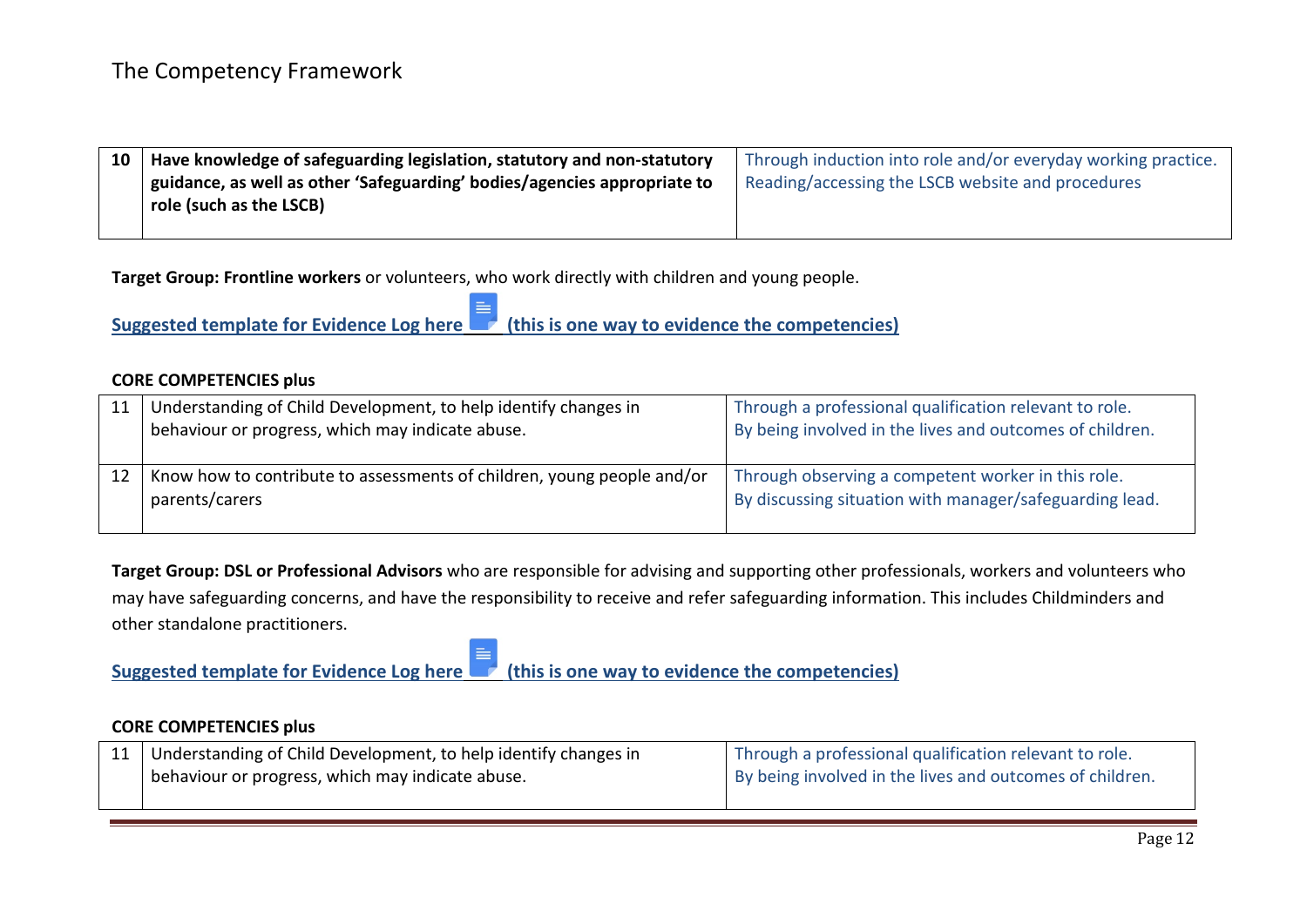| 12 | Know how to contribute to assessments of children, young people and/or<br>parents/carers                                                               | Through observing a competent worker in this role.<br>By discussing situation with manager/safeguarding lead.                              |
|----|--------------------------------------------------------------------------------------------------------------------------------------------------------|--------------------------------------------------------------------------------------------------------------------------------------------|
| 13 | Ability to assess risk, need, and to follow procedures/pathways to engage<br>with appropriate services                                                 | Through attending a multi-agency training event and<br>following discussion/actions.<br>Written evidence from referring to other services. |
| 14 | Ability to use professional judgement to make decisions as to whether a<br>child or young person is suffering, or is likely to suffer significant harm | Professional discussion or written evidence, regarding an<br>incident/case where such a decision has been made.                            |
| 15 | Participate in all relevant statutory multi-agency meetings such as Strategy<br>Meetings, Core Groups etc.                                             | Evidence of attending meetings as required.                                                                                                |
| 16 | Ability to give effective feedback and offer professional challenge to those<br>you are advising.                                                      | Written evidence from meetings or supervision.                                                                                             |
| 17 | Understand the Safer Recruitment practices where relevant to role.                                                                                     | Demonstrated through recruitment of staff/volunteers.                                                                                      |
| 18 | Supports contributions to Serious Case Reviews (SCRs) and other<br>multiagency reviews and audits. Co-ordinate any action plans arising from<br>these. | Evidence of having completed LSCB documentation.<br>Attendance at meetings.<br>Evidence that actions are complete from any plan.           |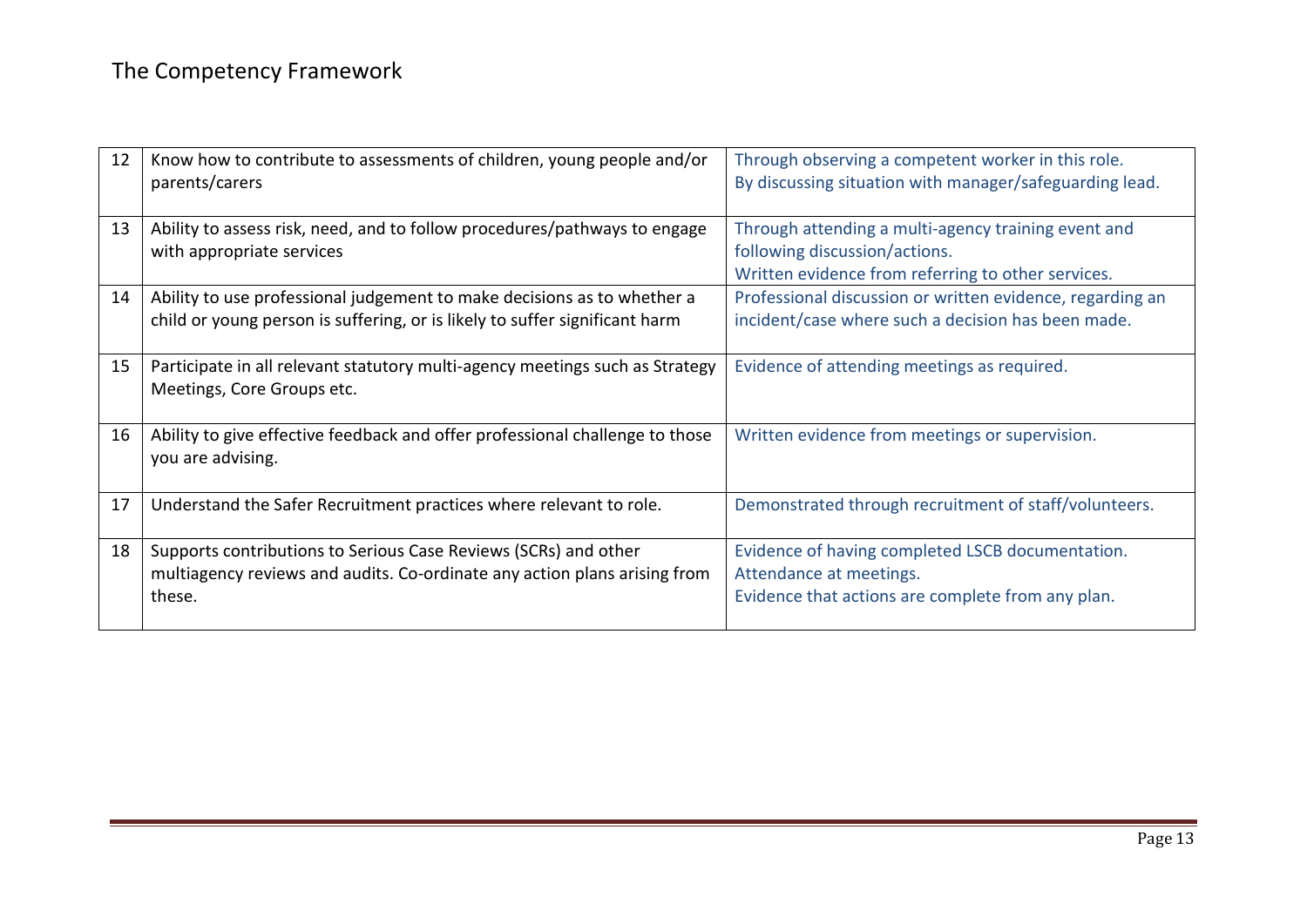**Target Group: Managers and Supervisors** who are managing staff or volunteers, who may be involved in protecting or safeguarding children and young people.

**Suggested template for Evidence Log here [\(this is one way to evidence the competencies\)](http://www.lcitylscb.org/media/1515/managers-and-supervisors-competency-evidence-log.docx)**

| 17 | Understand the Safer Recruitment practices where relevant to role.                                                                                                             | Demonstrated through recruitment of staff/volunteers.                                                                                                                                 |
|----|--------------------------------------------------------------------------------------------------------------------------------------------------------------------------------|---------------------------------------------------------------------------------------------------------------------------------------------------------------------------------------|
| 18 | Supports contributions to Serious Case Reviews (SCRs) and other<br>multiagency reviews and audits. Co-ordinate any action plans arising from<br>these.                         | Evidence of having completed LSCB documentation.<br>Attendance at meetings.<br>Evidence that actions are complete from any plan.                                                      |
| 19 | Lead and promote the reflective supervision of staff                                                                                                                           | Written evidence of supervision.<br>Professional discussion with manager.                                                                                                             |
| 20 | Ensure that staff have appropriate knowledge and skills in relation to<br>safeguarding and child protection according to their role                                            | Evidence of completing yearly annual appraisals with staff.<br>Allowing time and space for the Continuing Professional<br>Development of staff.<br>Through recruitment and induction. |
| 21 | Understanding of leadership and management in safeguarding and child<br>protection services                                                                                    | Attending a management course and following discussion.<br>Evidence of case work supervision.                                                                                         |
| 22 | Management of conflict and disagreement between professionals within<br>and across services/agencies and confidence to appropriately challenge<br>and escalate where necessary | Demonstrated by using the escalation policy.<br>Evidence from meetings.<br>Written evidence in reports/e-mails.                                                                       |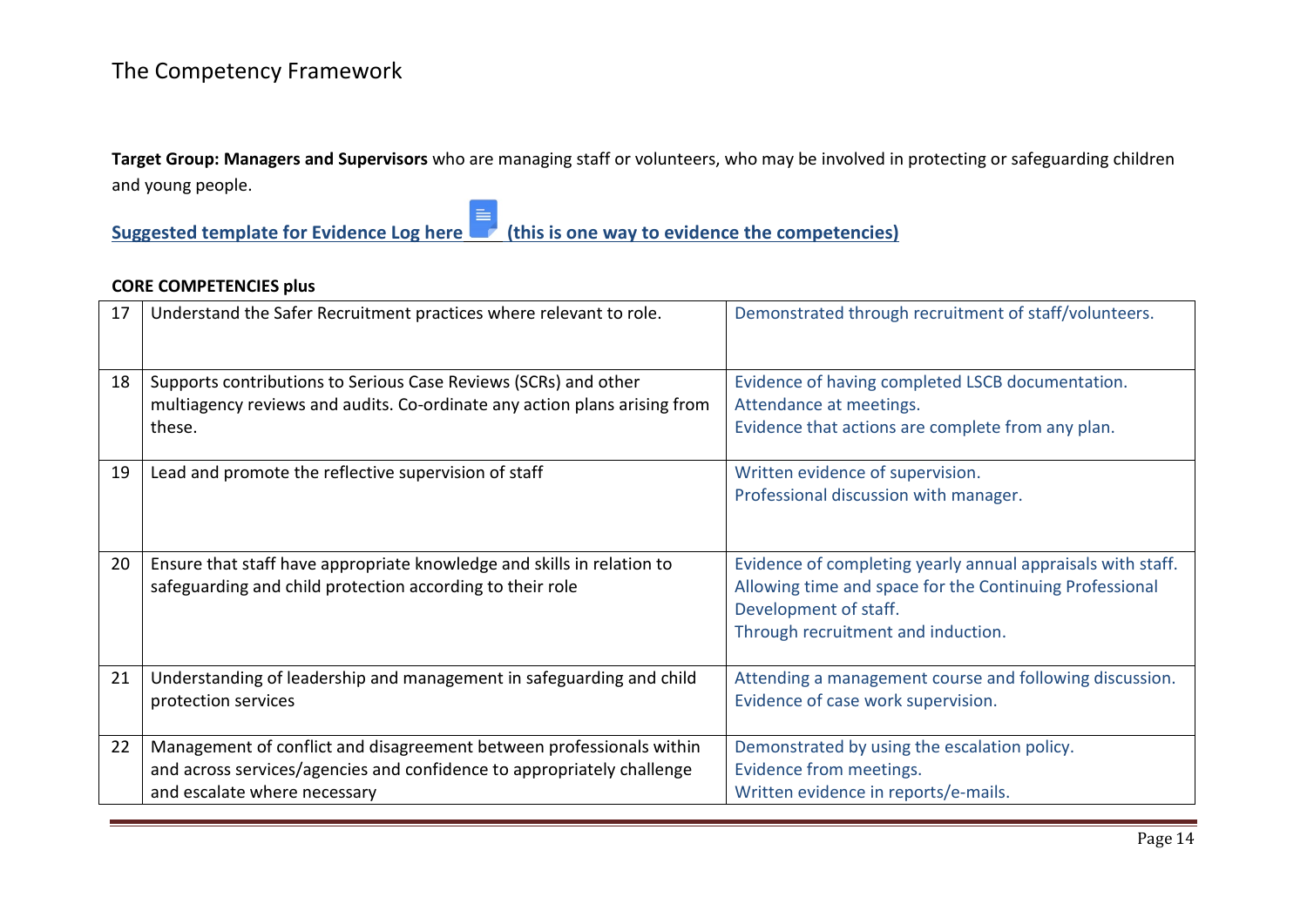| Ability to manage performance to demonstrate that individuals are                            | Through yearly performance appraisals discussions/reports |
|----------------------------------------------------------------------------------------------|-----------------------------------------------------------|
| competent, having the skills, knowledge and understanding needed to<br>carry out their role. | Evidence of using HR processes.                           |
|                                                                                              |                                                           |

**Target Group: Specialist Frontline Practitioners** who have the responsibility to investigate where there are child protection concerns or make enquiries where there are children in need.

**Suggested template for Evidence Log here [\(this is one way to evidence the competencies\)](http://www.lcitylscb.org/media/1517/specialist-frontline-practitioners-competency-evidence-log.docx)**

| 11 | Understanding of Child Development, to help identify changes in<br>behaviour or progress, which may indicate abuse.                                                                    | Through a professional qualification relevant to role.<br>By being involved in the lives and outcomes of children.                               |
|----|----------------------------------------------------------------------------------------------------------------------------------------------------------------------------------------|--------------------------------------------------------------------------------------------------------------------------------------------------|
| 24 | Know how to lead and/or contribute to assessments of children and/or<br>parents/carers                                                                                                 | Through observing a competent worker in this role.<br>Evidence through written assessment report.                                                |
| 25 | Ability to look holistically at children, families and their communities<br>considering: the child's developmental needs; parenting capacity; and<br>family and environmental factors. | Evidence through written assessment report.<br>Through a professional qualification relevant to role.<br>Demonstrated through every day working. |
| 26 | Recognising the role of other agencies and their limitations as well as your<br>own                                                                                                    | Attending multi agency training and following discussion.<br>Professional discussion with manager.                                               |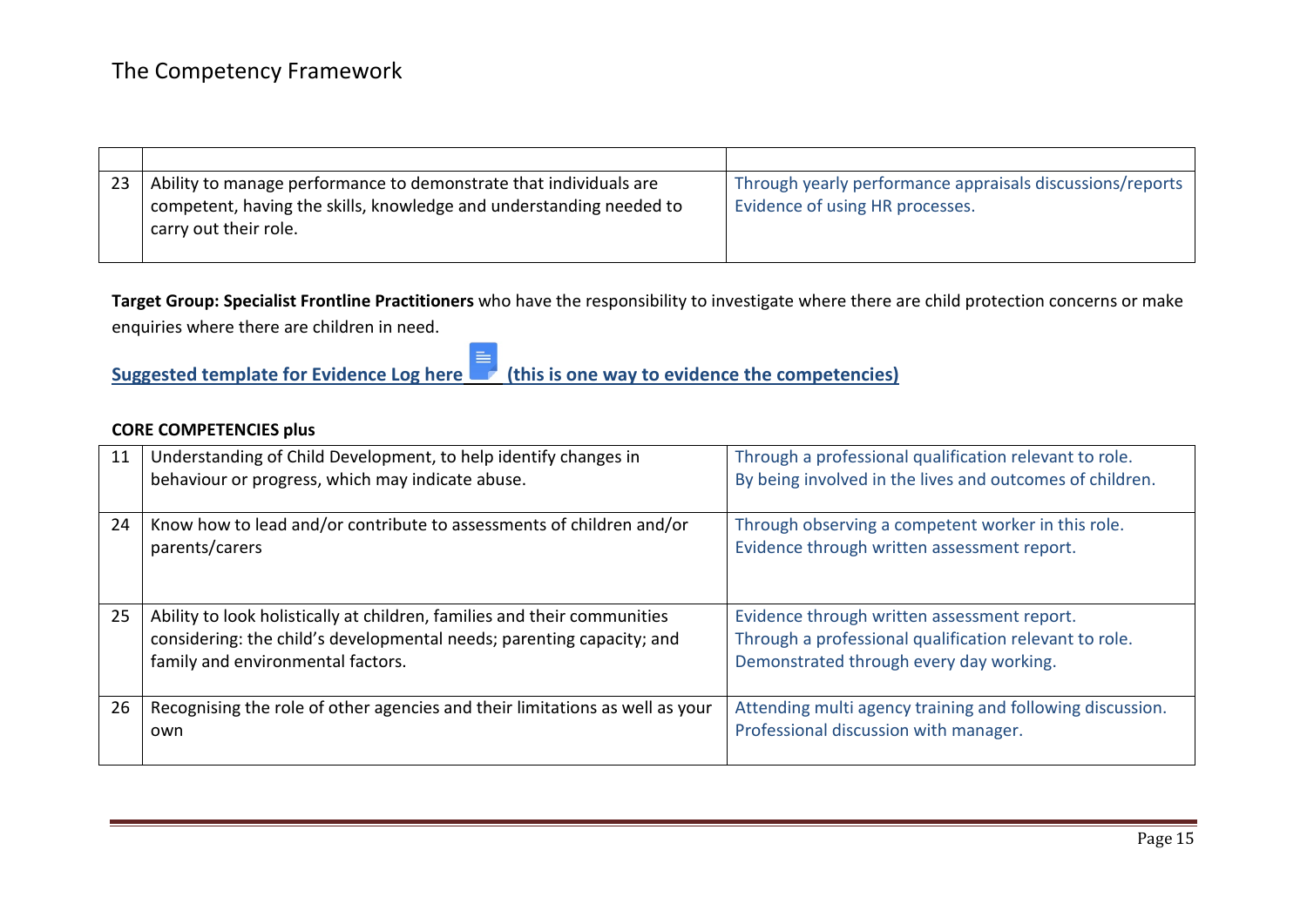| 27 | Ability to work with children and families where there are safeguarding or<br>child protection concerns, as part of a multidisciplinary team, when<br>assessing a child | Through induction by understanding own role and who<br>else is involved in assisting children to meet their potential.<br>Demonstrated through every day working and/or specific<br>scenarios/cases. |
|----|-------------------------------------------------------------------------------------------------------------------------------------------------------------------------|------------------------------------------------------------------------------------------------------------------------------------------------------------------------------------------------------|
| 28 | Ability to complete reports and present safeguarding/child protection<br>concerns verbally and in writing for professional and legal purposes as<br>required            | Through written evidence of a Court Report.<br>By giving evidence in court and/or at other legal meetings.                                                                                           |
| 29 | Ability to give effective feedback and offer professional challenge to<br>colleagues across agencies                                                                    | Written evidence from meetings.                                                                                                                                                                      |

**Target Group: Strategic Leads** who have responsibility for ensuring and embedding effective safeguarding children practice and process within their organisation, including but not limited to LSCB representatives, elected members and Safeguarding Leads

**Suggested template for Evidence Log here [\(this is one way to evidence the competencies\)](http://www.lcitylscb.org/media/1516/strategic-leads-competency-evidence-log.docx)**

| 30 | Leading the development of effective policy and procedures for<br>safeguarding children in their organisation   | Evidence of clear written policies and procedures within<br>the organisation.            |
|----|-----------------------------------------------------------------------------------------------------------------|------------------------------------------------------------------------------------------|
| 31 | Ensure plans and targets for safeguarding children are embedded at a<br>strategic level across the organisation | Written evidence from strategic meetings.<br>Discussion with strategic leaders/managers. |
| 32 | Promote awareness of safeguarding children within and outside their<br>organisation                             | Demonstrated on organisational websites.                                                 |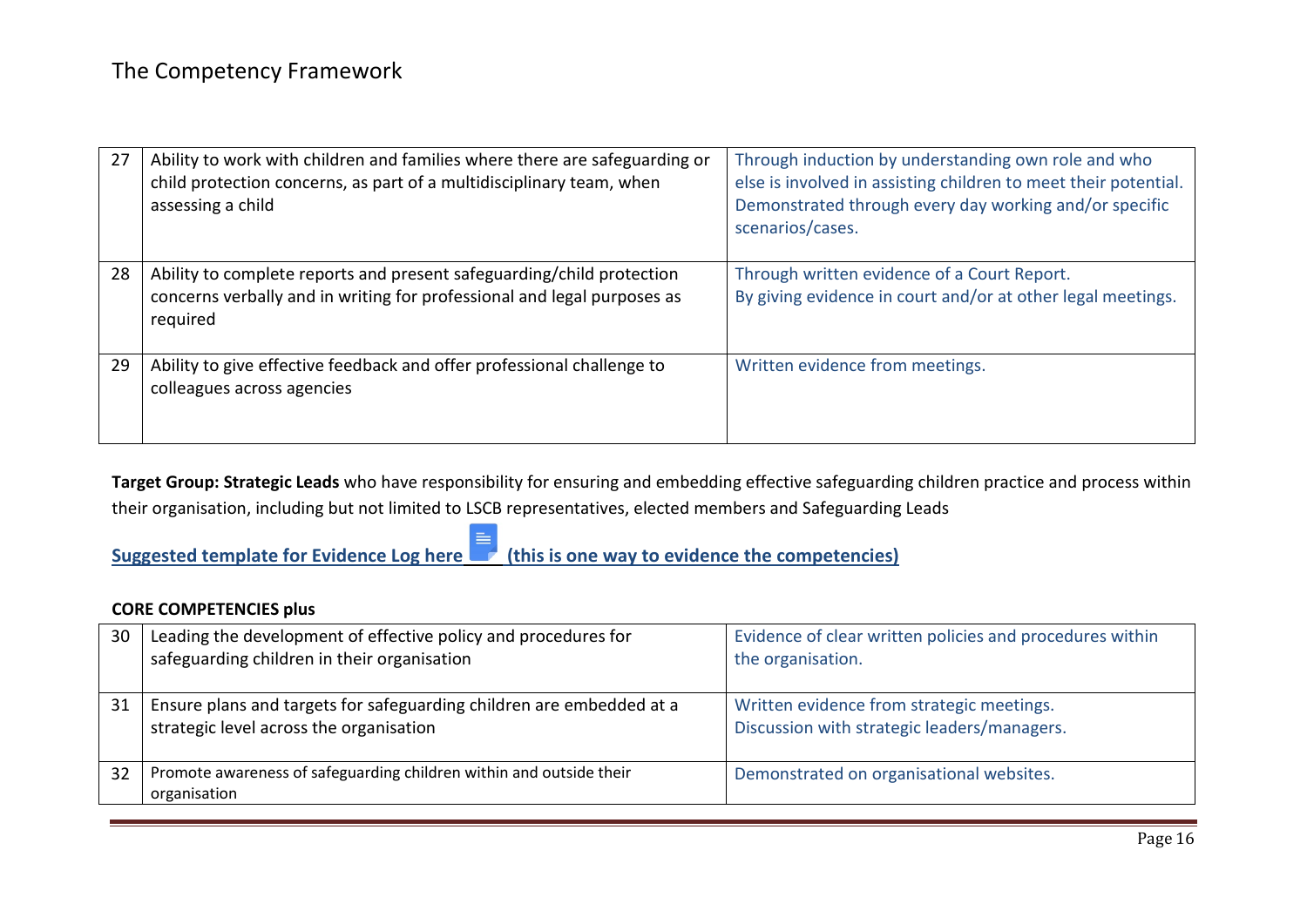| 33 | Develop and maintain systems to ensure the involvement of children and<br>families in the evaluation and development of service provision | Evidence of consultation with groups of young people and<br>families.       |
|----|-------------------------------------------------------------------------------------------------------------------------------------------|-----------------------------------------------------------------------------|
| 34 | Understand the role and function of the LSCB and SAB                                                                                      | Through professional discussion with manager.<br>Through every day working. |

These are the suggested competencies for the groups outlined in the table above. Should a manager or individual believe that they have responsibilities that fall into other group competencies it is possible to mix and match. However, the Core Competencies must always be completed, it is only additional competencies 11- 34 that can be flexible. Please see Appendix 1 for the complete list of competencies.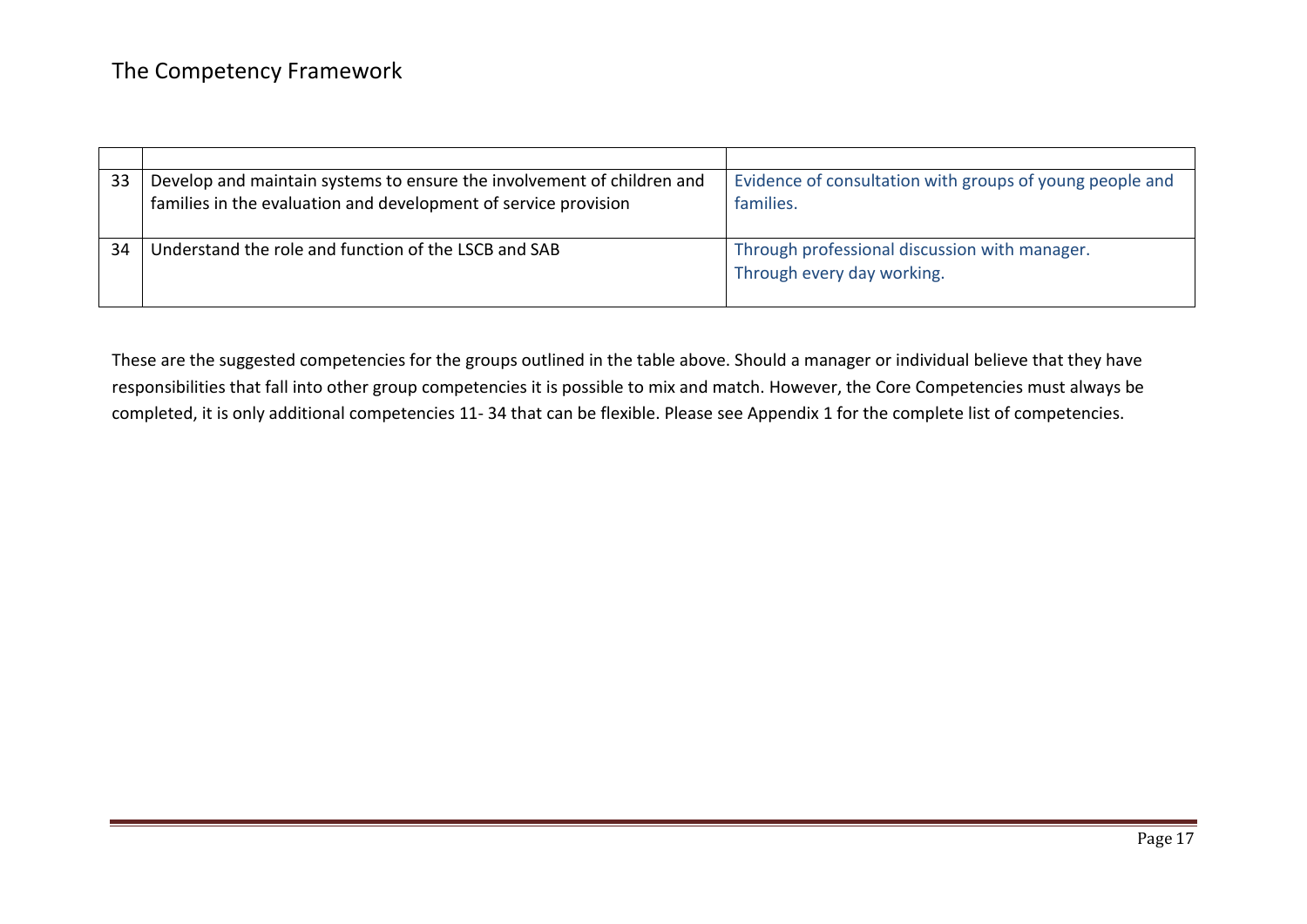



## **Appendix A – List of all Competencies**

#### **Core Competencies**

- **1. Consider the daily 'lived' experience of the child or young person and place them at the centre, listening to their voice, working out what they are trying to communicate and never losing sight of their needs.**
- **2. Know how to recognise possible signs and indicators of abuse and neglect.**
- **3. Know how to respond and communicate with children, young people or adults when they may be trying to tell you something. This could be verbally, non-verbally or through their behaviour.**
- **4. Know what to do with important information; how it should be recorded, how it should be shared safely and with whom it should be shared.**
- **5. Understand the importance of sharing information and what could act as a barrier to doing this.**
- **6. Understand that safeguarding requires working effectively across teams, different agencies and professions, as well as with children, young people and families themselves.**
- **7. Be persistent in your response to safeguarding needs, notice, check and share. Follow up with enquiries, escalate where necessary and 'whistle blow' as required.**
- **8. Understand what to do if your referral is not accepted.**
- **9. Understand what might make some children more vulnerable taking into account diversity, difference and promoting equality.**
- **10. Have knowledge of safeguarding legislation, statutory and non-statutory guidance, as well as other 'Safeguarding' bodies/agencies appropriate to role (such as the LSCB)**

#### **Additional Competencies**

- 11. Understanding of Child Development, to help identify changes in behaviour or progress, which may indicate abuse.
- 12. Know how to contribute to assessments of children, young people and/or parents/carers
- 13. Ability to assess risk, need, and to follow procedures/pathways to engage with appropriate services
- 14. Ability to use professional judgement to make decisions as to whether a child or young person is suffering, or is likely to suffer significant harm
- 15. Participate in all relevant statutory multi-agency meetings such as Strategy Meetings, Core Groups etc.
- 16. Ability to give effective feedback and offer professional challenge to those you are advising.
- 17. Understand the Safer Recruitment practices where relevant to role.
- 18. Supports contributions to Serious Case Reviews (SCRs) and other multiagency reviews and audits. Co-ordinate any action plans arising from these.